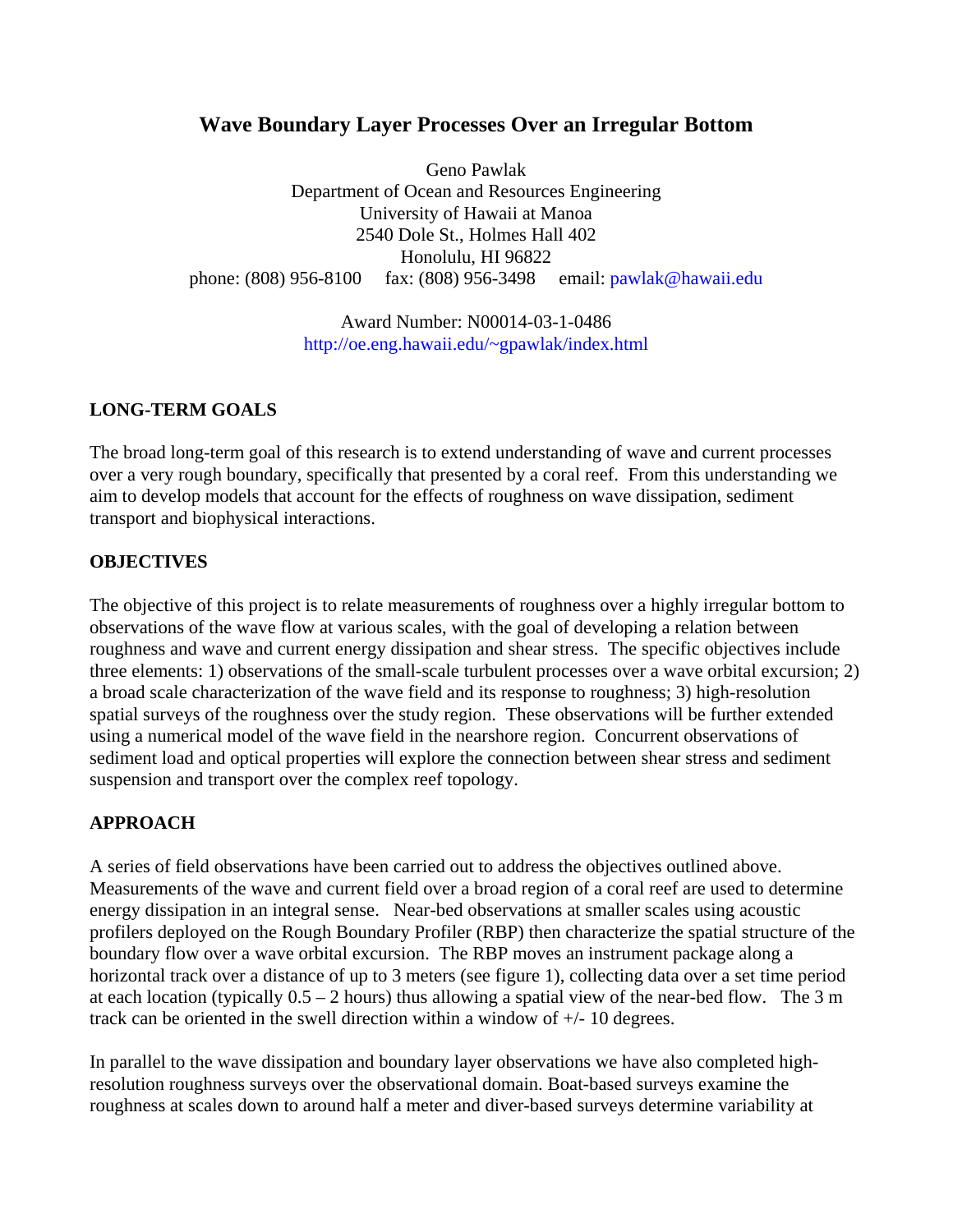| <b>Report Documentation Page</b>                                                                                                                                                                                                                                                                                                                                                                                                                                                                                                                                                                                                                                                                                                                                                                                                                                   |                                    |                              |                                                   |                                                     | Form Approved<br>OMB No. 0704-0188                 |  |  |  |
|--------------------------------------------------------------------------------------------------------------------------------------------------------------------------------------------------------------------------------------------------------------------------------------------------------------------------------------------------------------------------------------------------------------------------------------------------------------------------------------------------------------------------------------------------------------------------------------------------------------------------------------------------------------------------------------------------------------------------------------------------------------------------------------------------------------------------------------------------------------------|------------------------------------|------------------------------|---------------------------------------------------|-----------------------------------------------------|----------------------------------------------------|--|--|--|
| Public reporting burden for the collection of information is estimated to average 1 hour per response, including the time for reviewing instructions, searching existing data sources, gathering and<br>maintaining the data needed, and completing and reviewing the collection of information. Send comments regarding this burden estimate or any other aspect of this collection of information,<br>including suggestions for reducing this burden, to Washington Headquarters Services, Directorate for Information Operations and Reports, 1215 Jefferson Davis Highway, Suite 1204, Arlington<br>VA 22202-4302. Respondents should be aware that notwithstanding any other provision of law, no person shall be subject to a penalty for failing to comply with a collection of information if it<br>does not display a currently valid OMB control number. |                                    |                              |                                                   |                                                     |                                                    |  |  |  |
| <b>1. REPORT DATE</b><br>2006                                                                                                                                                                                                                                                                                                                                                                                                                                                                                                                                                                                                                                                                                                                                                                                                                                      |                                    | 2. REPORT TYPE               |                                                   | <b>3. DATES COVERED</b><br>00-00-2006 to 00-00-2006 |                                                    |  |  |  |
| <b>4. TITLE AND SUBTITLE</b>                                                                                                                                                                                                                                                                                                                                                                                                                                                                                                                                                                                                                                                                                                                                                                                                                                       |                                    |                              |                                                   |                                                     | 5a. CONTRACT NUMBER                                |  |  |  |
| <b>Wave Boundary Layer Processes Over an Irregular Bottom</b>                                                                                                                                                                                                                                                                                                                                                                                                                                                                                                                                                                                                                                                                                                                                                                                                      |                                    |                              |                                                   |                                                     | <b>5b. GRANT NUMBER</b>                            |  |  |  |
|                                                                                                                                                                                                                                                                                                                                                                                                                                                                                                                                                                                                                                                                                                                                                                                                                                                                    |                                    |                              |                                                   |                                                     | 5c. PROGRAM ELEMENT NUMBER                         |  |  |  |
| 6. AUTHOR(S)                                                                                                                                                                                                                                                                                                                                                                                                                                                                                                                                                                                                                                                                                                                                                                                                                                                       |                                    |                              |                                                   |                                                     | <b>5d. PROJECT NUMBER</b>                          |  |  |  |
|                                                                                                                                                                                                                                                                                                                                                                                                                                                                                                                                                                                                                                                                                                                                                                                                                                                                    |                                    |                              |                                                   |                                                     | 5e. TASK NUMBER                                    |  |  |  |
|                                                                                                                                                                                                                                                                                                                                                                                                                                                                                                                                                                                                                                                                                                                                                                                                                                                                    |                                    |                              |                                                   |                                                     | 5f. WORK UNIT NUMBER                               |  |  |  |
| 7. PERFORMING ORGANIZATION NAME(S) AND ADDRESS(ES)<br>University of Hawaii at Manoa, Department of Ocean and Resources<br>Engineering, 2540 Dole St., Holmes Hall 402, Honolulu, HI, 96822                                                                                                                                                                                                                                                                                                                                                                                                                                                                                                                                                                                                                                                                         |                                    |                              |                                                   |                                                     | 8. PERFORMING ORGANIZATION<br><b>REPORT NUMBER</b> |  |  |  |
| 9. SPONSORING/MONITORING AGENCY NAME(S) AND ADDRESS(ES)                                                                                                                                                                                                                                                                                                                                                                                                                                                                                                                                                                                                                                                                                                                                                                                                            |                                    |                              |                                                   |                                                     | 10. SPONSOR/MONITOR'S ACRONYM(S)                   |  |  |  |
|                                                                                                                                                                                                                                                                                                                                                                                                                                                                                                                                                                                                                                                                                                                                                                                                                                                                    |                                    |                              |                                                   |                                                     | 11. SPONSOR/MONITOR'S REPORT<br>NUMBER(S)          |  |  |  |
| 12. DISTRIBUTION/AVAILABILITY STATEMENT<br>Approved for public release; distribution unlimited                                                                                                                                                                                                                                                                                                                                                                                                                                                                                                                                                                                                                                                                                                                                                                     |                                    |                              |                                                   |                                                     |                                                    |  |  |  |
| <b>13. SUPPLEMENTARY NOTES</b>                                                                                                                                                                                                                                                                                                                                                                                                                                                                                                                                                                                                                                                                                                                                                                                                                                     |                                    |                              |                                                   |                                                     |                                                    |  |  |  |
| 14. ABSTRACT                                                                                                                                                                                                                                                                                                                                                                                                                                                                                                                                                                                                                                                                                                                                                                                                                                                       |                                    |                              |                                                   |                                                     |                                                    |  |  |  |
| <b>15. SUBJECT TERMS</b>                                                                                                                                                                                                                                                                                                                                                                                                                                                                                                                                                                                                                                                                                                                                                                                                                                           |                                    |                              |                                                   |                                                     |                                                    |  |  |  |
| 16. SECURITY CLASSIFICATION OF:                                                                                                                                                                                                                                                                                                                                                                                                                                                                                                                                                                                                                                                                                                                                                                                                                                    | 17. LIMITATION OF                  | 18. NUMBER                   | 19a. NAME OF                                      |                                                     |                                                    |  |  |  |
| a. REPORT<br>unclassified                                                                                                                                                                                                                                                                                                                                                                                                                                                                                                                                                                                                                                                                                                                                                                                                                                          | <b>b. ABSTRACT</b><br>unclassified | c. THIS PAGE<br>unclassified | <b>ABSTRACT</b><br>Same as<br><b>Report (SAR)</b> | OF PAGES<br>13                                      | <b>RESPONSIBLE PERSON</b>                          |  |  |  |

| <b>Standard Form 298 (Rev. 8-98)</b> |                               |  |  |
|--------------------------------------|-------------------------------|--|--|
|                                      | Prescribed by ANSI Std Z39-18 |  |  |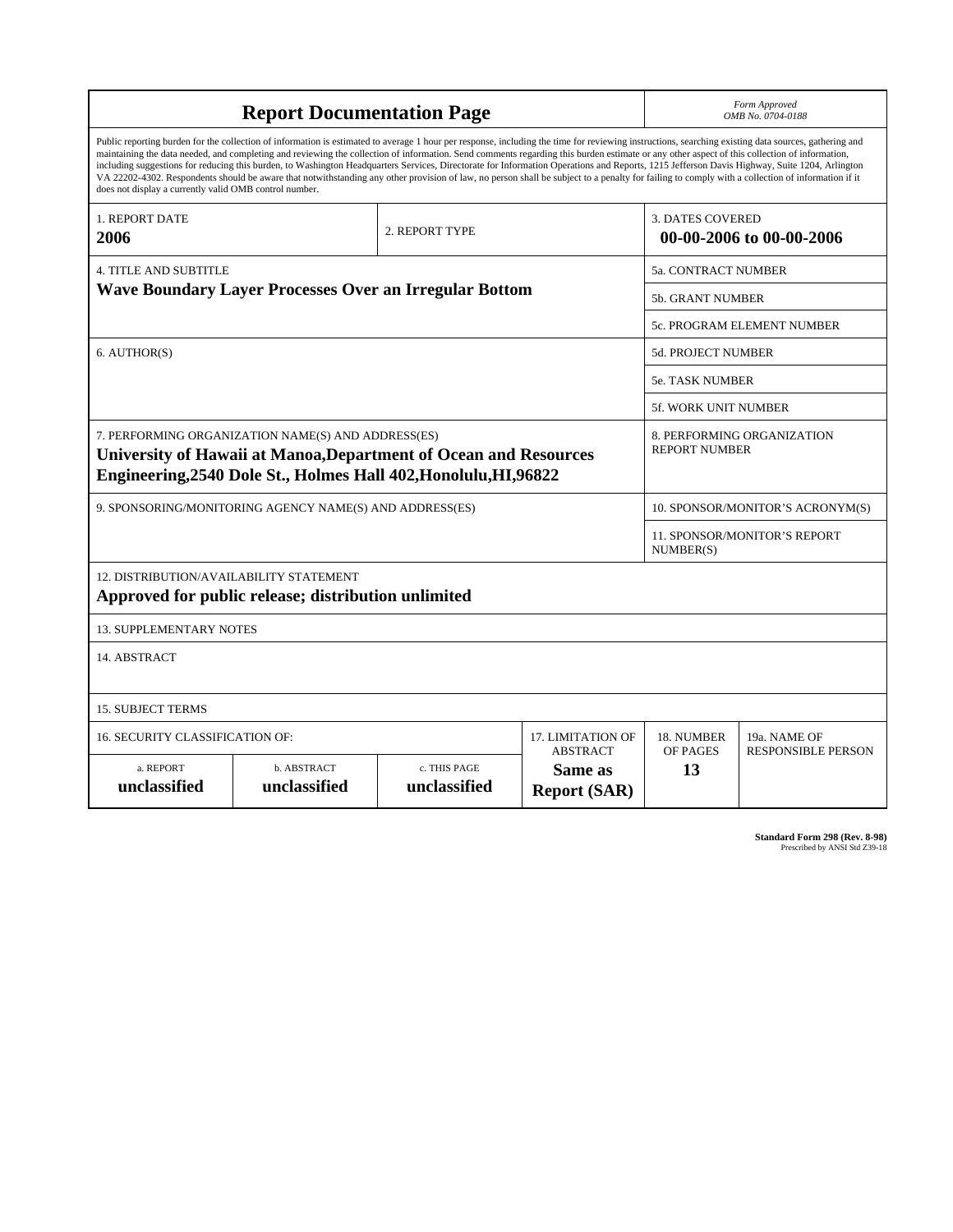higher wavenumbers. The resulting roughness maps are intended to provide important information on small scales of reef roughness necessary for nearshore wave modeling.

Analysis of boundary layer data is being carried out by the PI along with PhD student Marion Bandet Chavanne. Details of the wave boundary layer dynamics and its effects on current boundary layers are the focus of Chavanne's PhD thesis, with completion expected in 2007. Vasco Nunes completed an MS thesis focusing on roughness field measurements and analysis with partial support from this grant. UH marine research engineer Kimball Millikan has been managing field operations and RBP design and operation. Observations carried out in collaboration with Stephen Monismith and Derek Fong (Stanford) are forming the foundation for the broad scale current and wave friction measurements. Field work carried out in collaboration with Tim Stanton (NPS) using the RBP has provided significant insight on small-scale near-bed processes.

#### **WORK COMPLETED**

In years one and two, work focused on development of the field observational array, RBP development and on general field operations. Efforts in year three centered on data analysis with limited focused field deployments augmenting continuous real-time data collection at Kilo Nalu.

Boat and diver-based surveys of roughness over the study area (see figure 2) were completed in the past year, with the results forming the basis for an MS thesis in Ocean Engineering (Nunes, 2005) and a journal publication (Nunes and Pawlak, 2006). Boat-based measurements used a pencil beam altimeter to measure high wavenumber variability in bed morphology. Resolution was limited to wavelengths of ~40 cm due to the acoustic footprint in deeper regions. Diver based measurements used a 'roughness bar' (McCormick, 1994) to extend the measurements to finer scales and to corroborate boat-based surveys. Sidescan imagery obtained from REMUS AUV-based observations (ONR Grant Number: N00014-04-1-0820) was used to compare roughness using a qualitative empirical scaling scheme. The roughness analysis is directed towards merging the various roughness parameters with wave field observations and numerical wave model output in order to establish a link between the physical roughness measurements and hydrodynamic wave friction at the study area. Wave modeling efforts using the COULWAVE Boussinesq model (Lynett et al, 2002), showed high variability suggesting that it may be difficult to extract the dissipation signal from the model results.

An array of wave gauges, current meters and current profilers was deployed on a reef on the south shore of Oahu (figure 2) for a two-week period in July, 2004 as part of a dye dispersal experiment carried out in collaboration with Stephen Monismith and Derek Fong (Stanford Univ.) (see Related Projects). Deployment of the instrument array, which aimed at characterizing the variations in currents and wave energy over a large area of the reef, coincided with two significant low frequency swell events. Current and wave field observations from the array are presently being analyzed to examine wave and current frictional characteristics. Analysis has thus far revealed very high friction levels (as expected), with spatial variability consistent with highly variable roughness. Observations of temperature fluctuations during the dye study using an offshore thermistor chain, along with instrument temperature records have revealed significant internal tide intrusion events in the nearshore zone. In addition to their role in driving nearshore currents, internal tide intrusions can alter benthic boundary layer geochemistry. Combined with wave driven fluxes across the seabed, this can significantly affect water column characteristics including optical and acoustic properties.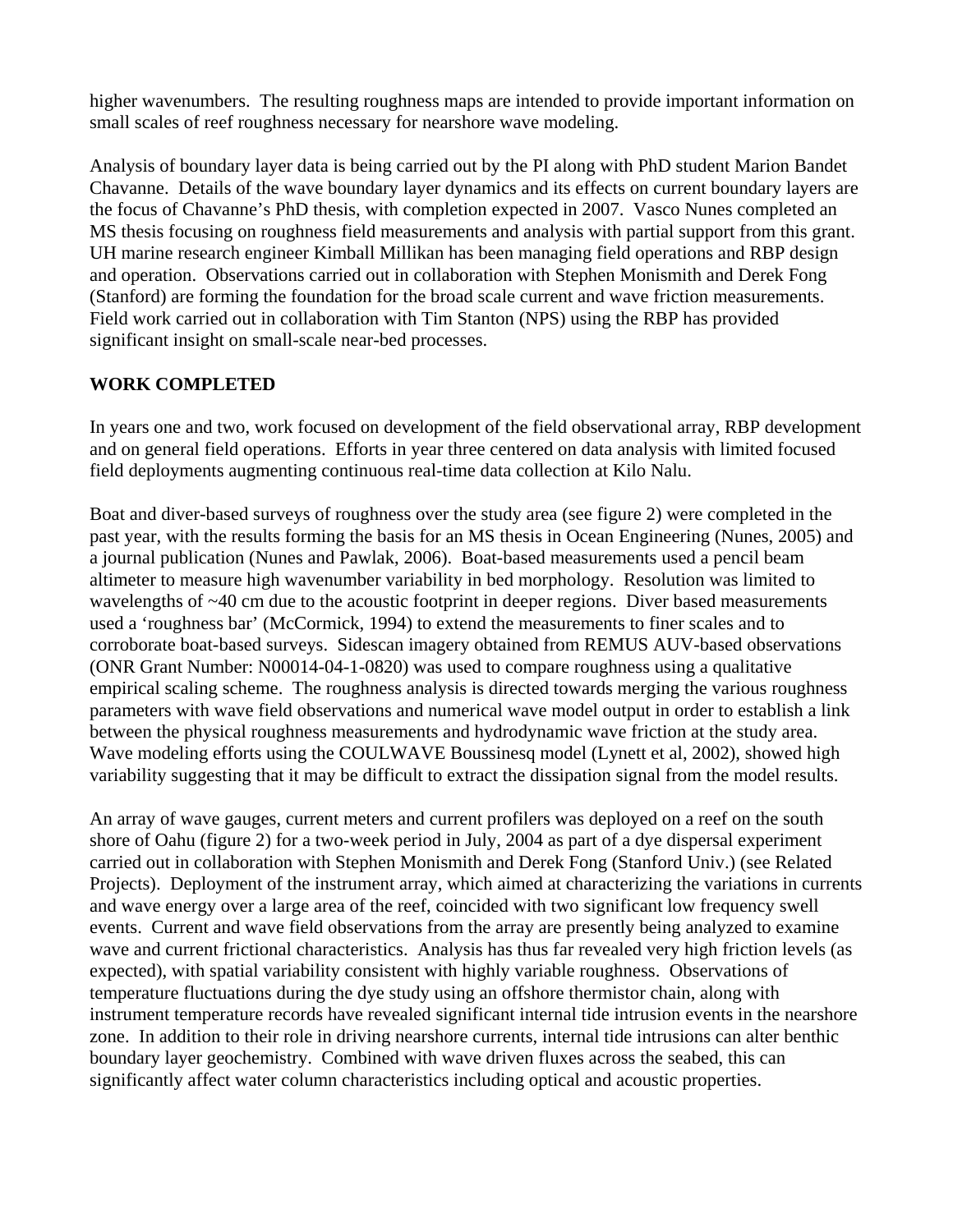In August and September of 2004, the RBP was deployed at the study site with the goal of characterizing the boundary flow at smaller scales extending over the wave orbital amplitude. The August RBP deployment, carried out in collaboration with Tim Stanton (NPS), included use of a bistatic current Doppler velocimeter (BCDV) to obtain high resolution vertical profiles of the 3D nearbed velocities along the RBP axis, along with a scanned laser altimeter which mapped out the bed morphology. The September deployment used a downward-looking ADCP to obtain the phaseaveraged flow field along the profiler axis. Each component of the velocity field is sampled separately along individual ADCP beams at each profiler position. The 2D flow field is then reconstructed as a function of wave phase using data from all instrument positions. RBP data analysis is continuing, with the goal of producing wave and current boundary layer frictional characteristics on the scale of a wave orbital amplitude. A third RBP deployment, in September 2005, coincided with the largest south shore swell in recent years. Significant wave heights neared 2.5 m with wave periods of 25 seconds. Analysis of ADCP and ADV data from the 2005 deployment has provided a highly resolved spatial and temporal view of the boundary layer structure and turbulence. Data analysis of RBP deployments at the south shore site is being completed, with the goal of establishing measurement accuracy and data quality in the spatial profiling and phase averaging methods. Results will be submitted for publication in late 2006.

In support of the RBP deployments, a powered fiber optic cable and offshore node was deployed allowing real-time data access and extended deployments. The cabled node has formed the foundation for the Kilo Nalu Observatory that provides access to the nearshore reef environment for ongoing and future experiments. The node provides ethernet and power via underwater connections for up to four subnode packages. A shore station provides direct access to the connections and remote access is available via wireless ethernet connection. An autonomous offshore wave gauge was also deployed at 20 m depth over the project duration to characterize the long-term wave climate at the observatory site. Wave, current and water property observations have been carried out nearly continuously since Oct. 2004, with real-time data and archived data products accessible at http://www.soest.hawaii.edu/OE/KiloNalu/.

#### **RESULTS**

Roughness was quantified from boat and diver-based surveys using spectral analysis. Spatial variations in spectral energy level within selected wavenumber bands were mapped to reveal variability in roughness for the complex reef morphology (see figure 3). Complete results have been outlined Nunes and Pawlak (accepted 2006). The measurements indicate that spectral energy can provided first-order quantification for reef and sand bed roughness. A characteristic spectral slope of  $3 \pm 0.7$  was observed over the study domain extending throughout the spectral range considered. Variability in spectral energy at shorter wavelengths (<100 cm) was consistent with lower energy over sandy regions and higher energy over reef areas, as might be expected. Longer wavelengths (>100 cm) showed more homogenous spectral energy levels, suggesting that larger scales are related to underlying reef morphology that remains consistent independent of substrate type. The results were compared with roughness inferred qualitatively from REMUS sidescan imagery, with favorable results.

Detailed analysis of current and wave field data from the July 2004 dye dispersion experiment has been carried out, with details emerging on the broad scale features of the reef hydrodynamics. Figure 3 shows current data overlaid on the roughness data for the 63-100 cm wavenumber band. Logarithmic profiles were fitted to ADCP velocity profiles using least squares methods to yield measurements of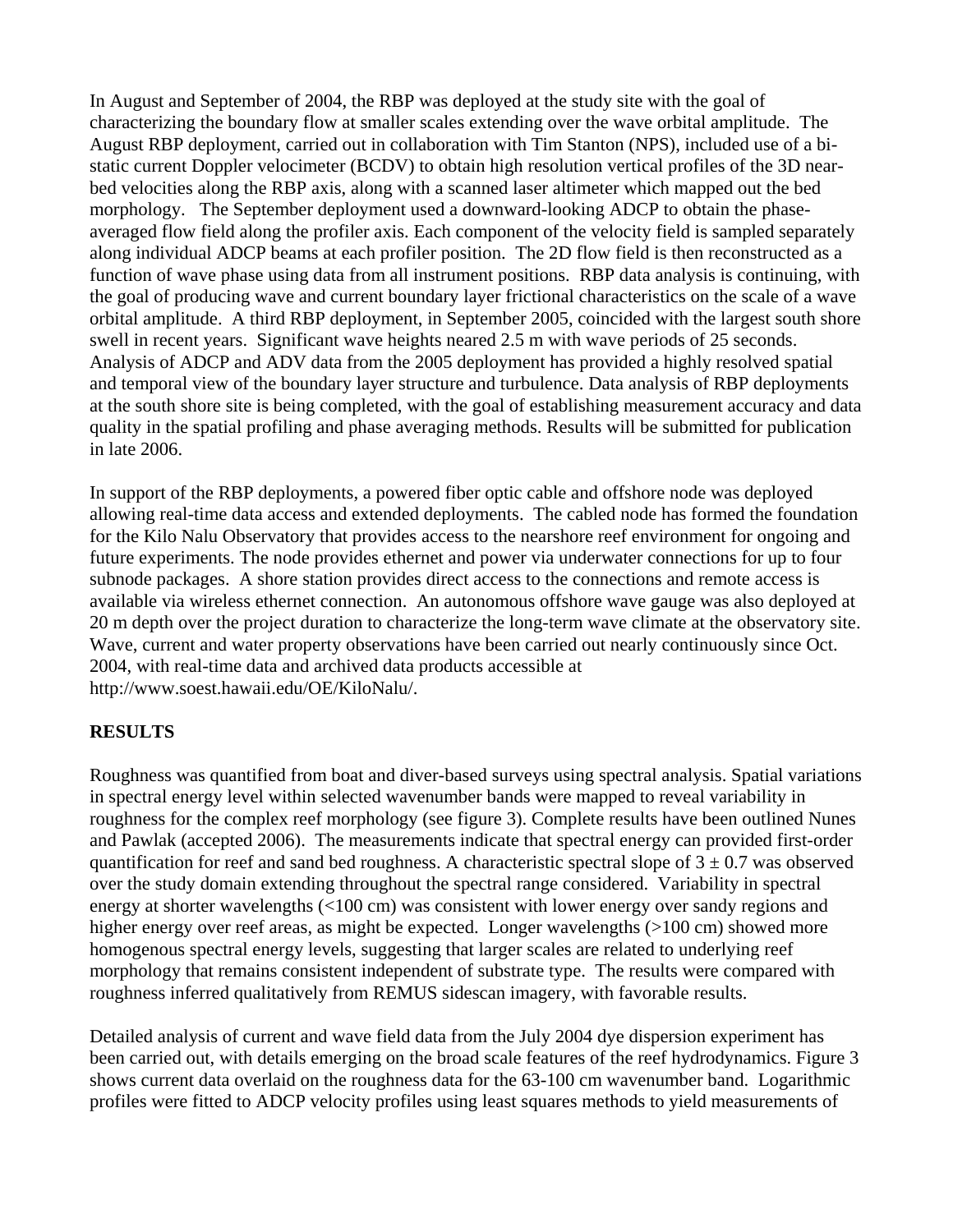current bed stress over the two-week experiment. The analysis is complicated by the variation of the effective bottom location with current strength and direction, in addition to wave variability. Analysis of idealized profiles indicates, nonetheless, that while bed roughness values obtained from the leastsquares analysis are questionable, measurements for bed shear stress  $(u_*)$  are robust. Given estimates for  $u^*$ , we can obtain a current friction factor  $(f_c)$  which, combined with local wave-induced velocities, can be used to obtain a crude estimate for wave friction factor  $(f_w)$  (c.f. Trembanis et al, 2004). Results of this analysis show significant scatter, although overall values are generally consistent with measurements by Lowe et al, 2005, carried out over a shallow reef flat. mil They used spectral methods to estimate the wave friction factor as a function of wave frequency, yielding values for  $f_w$  of 0.1-0.2 within the range of frequencies observed during our work. Figure 4 summarizes the results as a function of current direction, indicating average values for  $f_w$  of 0.04-0.07. These values are consistent within the error bars of either set of measurements. Bed roughness length scales can be inferred given estimates for  $f_w$  using commonly used parameterizations. This analysis yields mean roughness scales on the order of 30 cm, which is qualitatively consistent with diver based observations. Si ar analysis by Lowe et al, 2005 for the shallow reef flat case gave roughness scales of O(20 cm). Further analysis is necessary to define a quantitative connection with the spectral based roughness measurements.

We have also obtained estimates for  $f_c$  and  $f_w$  using near-bed observations from an array of three single-point acoustic velocimeters. A similar logfit analysis was used to obtain current shear stress. The analysis is more problematic here since only two or three velocity points are available for a fit, although results compare favorably with acoustic profiler data. Bed stress was also estimated using the inertial dissipation method which obtains friction velocities using measurements of turbulent kinetic energy within the current boundary layer (Huntley, 1988). While the various methods used all exhibited high scatter in the results, average values at all sites compared surprisingly well. The directional dependence of wave and current friction factors is illustrated in figures 4a and 4b. The aim is to correlate directional dependance with measured bed roughness as shown in figure 3. The data is suggestive of correlations in some cases, although the scatter is considerable. For example, we may expect directional variability associated with a large sand bed between sites P3 and AF, indicated by lower RMS values in figure 3. Indeed, the data for P3 tends to show higher friction associated with eastward flow coming off of the reef. No significant variation is seen in the data at AF, however. Further study is underway to draw definitive conclusions.

Figure 5 and 6 show results from RBP deployments from Fall 2004. Data from the August 2004 BCDV deployment (Figure 5) shows enhanced spectral energy around a coral head. The data is consistent with a spatially variable boundary layer with thicknesses between 20 and 30 cm. Figure 6 shows phase-averaged amplitude and phase data (6a, 6b respectively) with a snapshot of the phaseaveraged velocity field shown in 6c. Data in the figure represents along-beam ADCP data collected over a 3-day swell period and averaged together by wave phase for wave events matching narrow period and amplitude criteria. The phase plot in figure 6b indicates the wave phase at which the local velocity vector is aligned with the semi-major ellipse axis and highlights the phase shift near the bed characteristic of the oscillating boundary layer flow. Velocity amplitude (figure 6a) shows spatially variable amplification outside the near bed region with a sharp decay in magnitude near the bed. The bottom is represented by contours of ADCP correlation magnitude which increases sharply at the bed.

The September 2005 RBP deployment, coincident with a significant swell event over 5 days, obtained profile data over the full 3 meter profiling range. Figure 7 includes an example of the RNP data,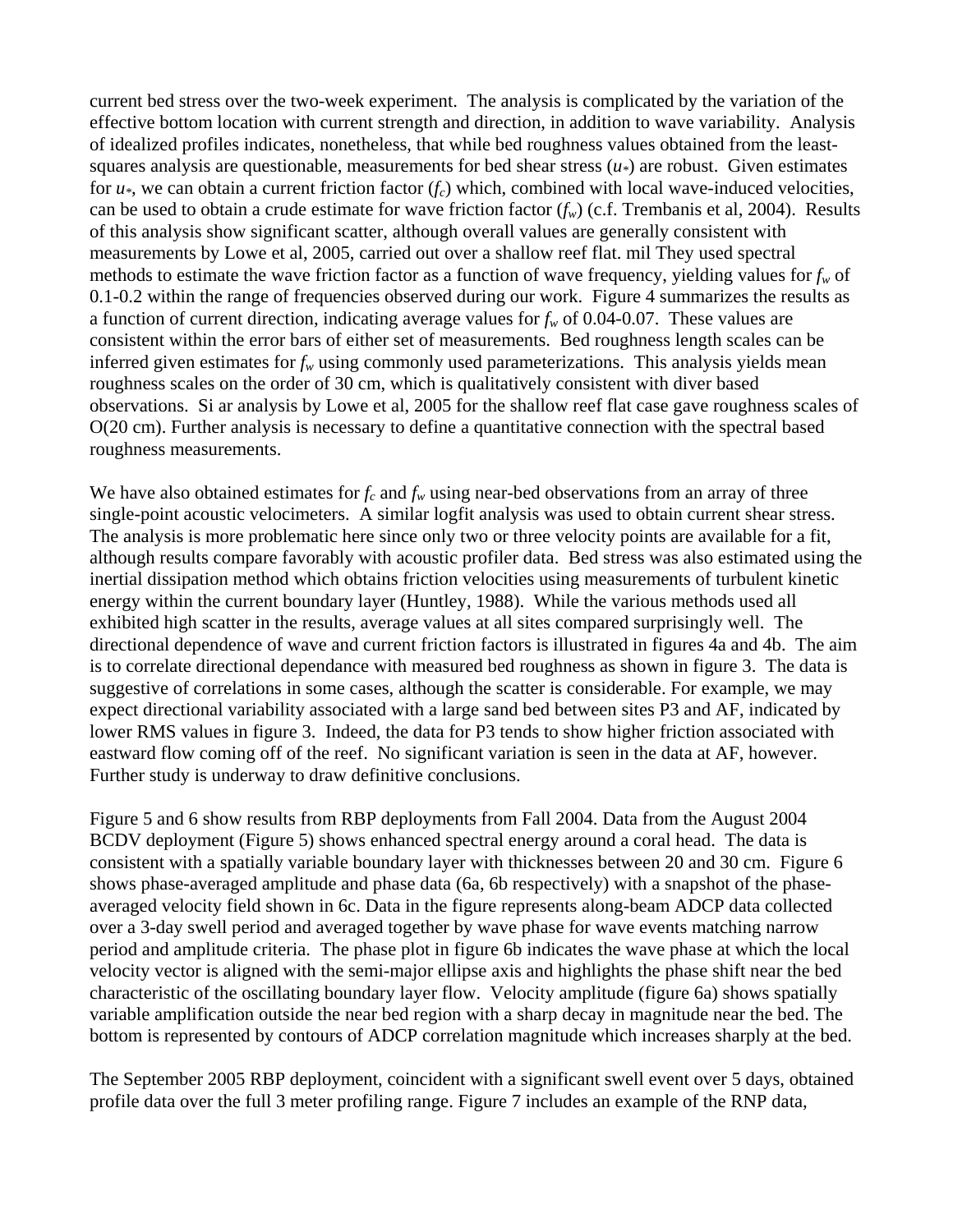showing the evolution of turbulent kinetic energy as a function of wave phase normalized by the local wave kinetic energy, highlighting the spatially variable production of turbulence at particular wave phases, associated with roughness elements along the rough reef surface. The turbulent kinetic energy is inferred from the variance of velocity relative to the phase averaged flow field. While a portion of this velocity variance is due to ping-to-ping measurement uncertainty, the spatial structure is indicative of areas of high turbulence. In addition, observations included near-bed measurements using an ADV to investigate strong near-bed rectified flows observed in the BCDV dataset. These types of mean flows are characteristic of near-bed flow over inhomogenous boundaries and provide a mechanism for enhanced momentum transfer (Pawlak and MacCready, 2003).

## **IMPACT/APPLICATIONS**

We expect that our observations of the interactions between waves and currents and the rough boundary over a coral reef will lead to more accurate parameterizations of bed shear stress and wave and current dissipation as a function of roughness that can be applied in wave and sediment transport modeling over irregular boundaries. Nearshore numerical wave models typically use friction parameterizations based on uniform roughness, which is only loosely related to the actual roughness over a reef. These observations will be critical to accurate modeling efforts which are being carried out as part of new ONR funded work at Kilo Nalu (see Related Projects below). Illuminating the turbulent processes over a rough boundary will have further benefits to understanding oscillating flows over irregular boundaries in general with applications to flow around support structures, buried objects and pipelines and cables, as well as to larger scale oceanographic boundary flows.

A significant impact of the work underway has been the establishment of the cabled Kilo Nalu Nearshore Reef Observatory. This has enabled real-time access to data, facilitating deployment of instruments that would otherwise be limited to short-term deployments. The initial Kilo Nalu infrastructure, deployed largely with support of this ONR grant is presently being augmented under the support of an NSF Benthic Boundary Layer CoOP funded project in addition to further ONR funded research. The observatory expansion includes improved capabilities at 10 m along with new nodes 20 and 30 m nodes with the goal of illuminating benthic biogeochemistry and physics.

#### **RELATED PROJECTS**

We have been working closely with researchers from UH (Marlin Atkinson, Jim Falter) and Stanford University (Stephen Monismith, Jeff Koseff). Their studies, funded by NSF, aim to relate wave boundary layer processes to nutrient uptake by coral communities. They have constructed an oscillating flume to examine the chemical aspects of the flow and have carried out field observations exploring the dissipation of waves over a reef flat in Kaneohe Bay. We participated in observations in August, 2003 where the pilot version of the RBP was deployed. This data set has thus far yielded one publication (Lowe et al, 2005) with further data analysis underway.

In addition, we have carried out a dye dispersal study at the reef observatory site in July of 2004, in collaboration with Stephen Monismith and Derek Fong along with Stanford graduate researchers Ryan Lowe and Nicole Jones. This pilot experiment included deployment of a wave/current measurement array that will provide data for the wave boundary layer study (discussed above). The purpose of the dye study is to examine wave-current interactions over the rough reef boundary through its effect on dispersal mechanisms. The study further aimed to examine Lagrangian transport mechanisms in the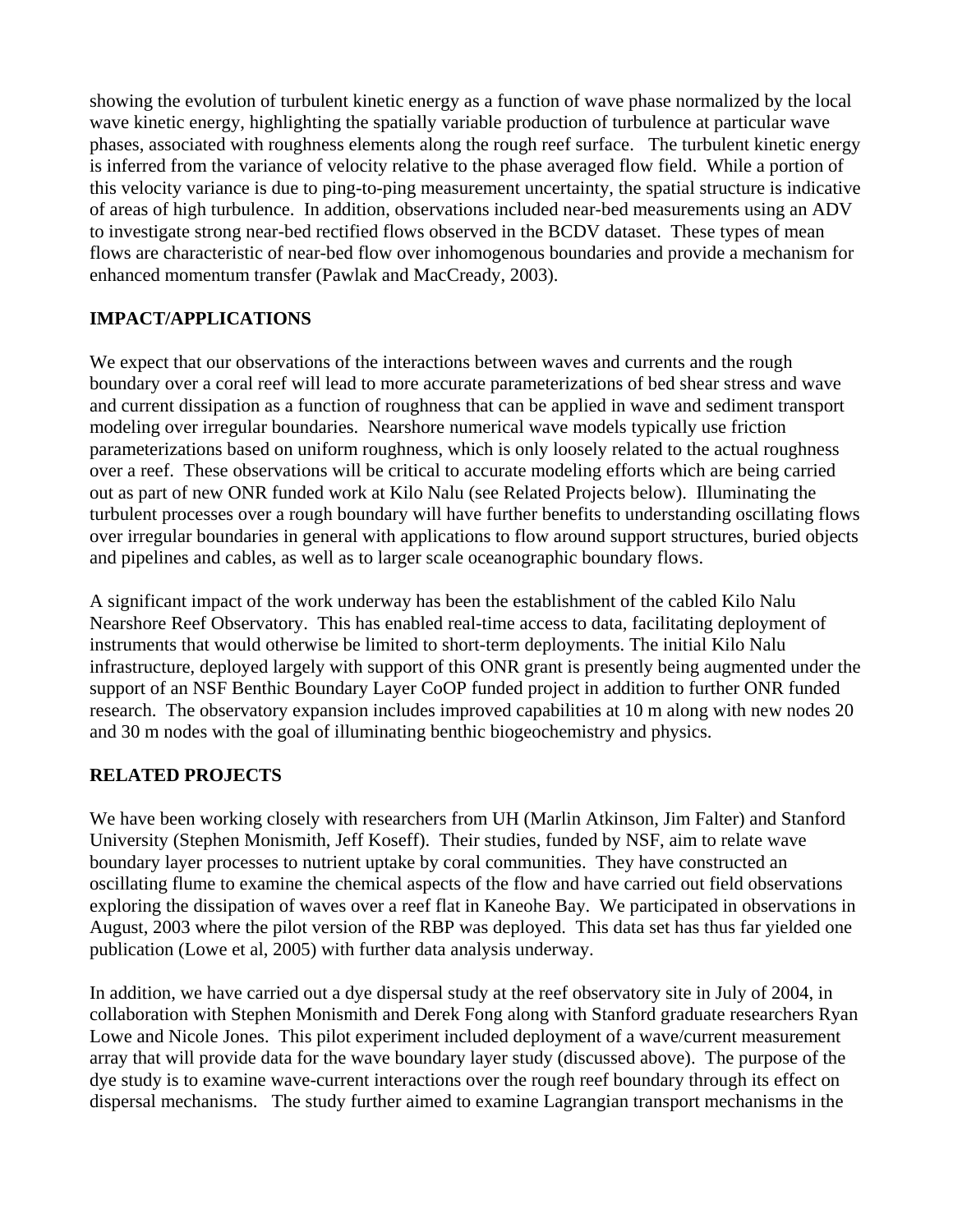nearshore reef environment. Dye was released at approximately 10 m depth using an automated source, with varying current and wave forcing. The dye cloud was then tracked using a REMUS autonomous underwater vehicle equipped with a fluorometer.

The Kilo Nalu observatory is also being utilized by a number of other projects. A UH Sea Grant funded study to monitor nearshore water quality (PIs: G. Pawlak and E. H. De Carlo) includes deployment of real-time chemical sampling instrumentation along with tide, current and wave measurements. An NSF funded project to examine sediment porewater-seawater exchange (PIs: F. Sansone, M. Merrifield, G. Pawlak) will also make use of the observatory to carry out field observations. As described under "Impacts/Applications", a new NSF CoOP study (PI's: G. Pawlak, F. Sansone, M. McManus, E. DeCarlo, T. Stanton) will significantly expand the Kilo Nalu infrastructure. A new ONR funded project (award number N00014-06-1-0224, PI's: G. Pawlak, M. Merrifield) will also make use of the observatory to examine the effects of offshore internal tide forcing on nearshore currents and sediment transport. This work also includes expansion of the Kilo Nalu array to include additional offshore measurements of temperature and velocity profiles. The YIP work will provide important input to the new project on wave and current boundary layer dynamics for modeling efforts using DELFT3D.

This research program has already benefitted considerably from the acquisition of a REMUS AUV as part of an ONR DURIP (PIs: R. Wilkens, G. Pawlak, C. Fletcher). REMUS data has been used for validating roughness survey results and for characterizing bed morphologies at Kilo Nalu.

#### **REFERENCES**

Huntley, D.A., 1988. A modified inertial dissipation method for estimating seabed stresses at low Reynolds numbers with application to wave-current boundary layer measurements. *Journal of Physical Oceanography*,18, pp 339-346.

Lowe, R.J.**,** J.L. Falter, M.D. Bandet, G. Pawlak, M.J. Atkinson, S.G. Monismith and J.R. Koseff, 2005. Spectral wave dissipation over a barrier coral reef. *Journal of Geophysical Research*, 110, C04001, doi: 10.1029/2004JC002711

Lynett, P., Wu, T.-R., and Liu, P. L.-F., "Modeling Wave Runup with Depth-Integrated Equations," *Coastal Engineering*, v. 46(2), p. 89-107. 2002.

Grant, W. D. and O. S. Madsen, 1979, Combined wave and current interaction with a rough bottom. *J. Geophysical Research,* Vol. 84, no. C4, pp. 1797-1808.

McCormick, M. I., 1994, Comparison of field methods for measuring surface topography and their associations with a tropical reef fish assemblage. *Marine Ecology Progress Series*, 112.

Nunes, V., 2005, Survey and Statistical Parameterization of Bed Roughness of a Coral Reef.. MS Thesis, University of Hawaii, Department of Ocean and Resources Engineering.

Nunes, V. and G. Pawlak, "Observations of Bed Roughness of a Coral Reef", *Journal of Coastal Research*, accepted, 2006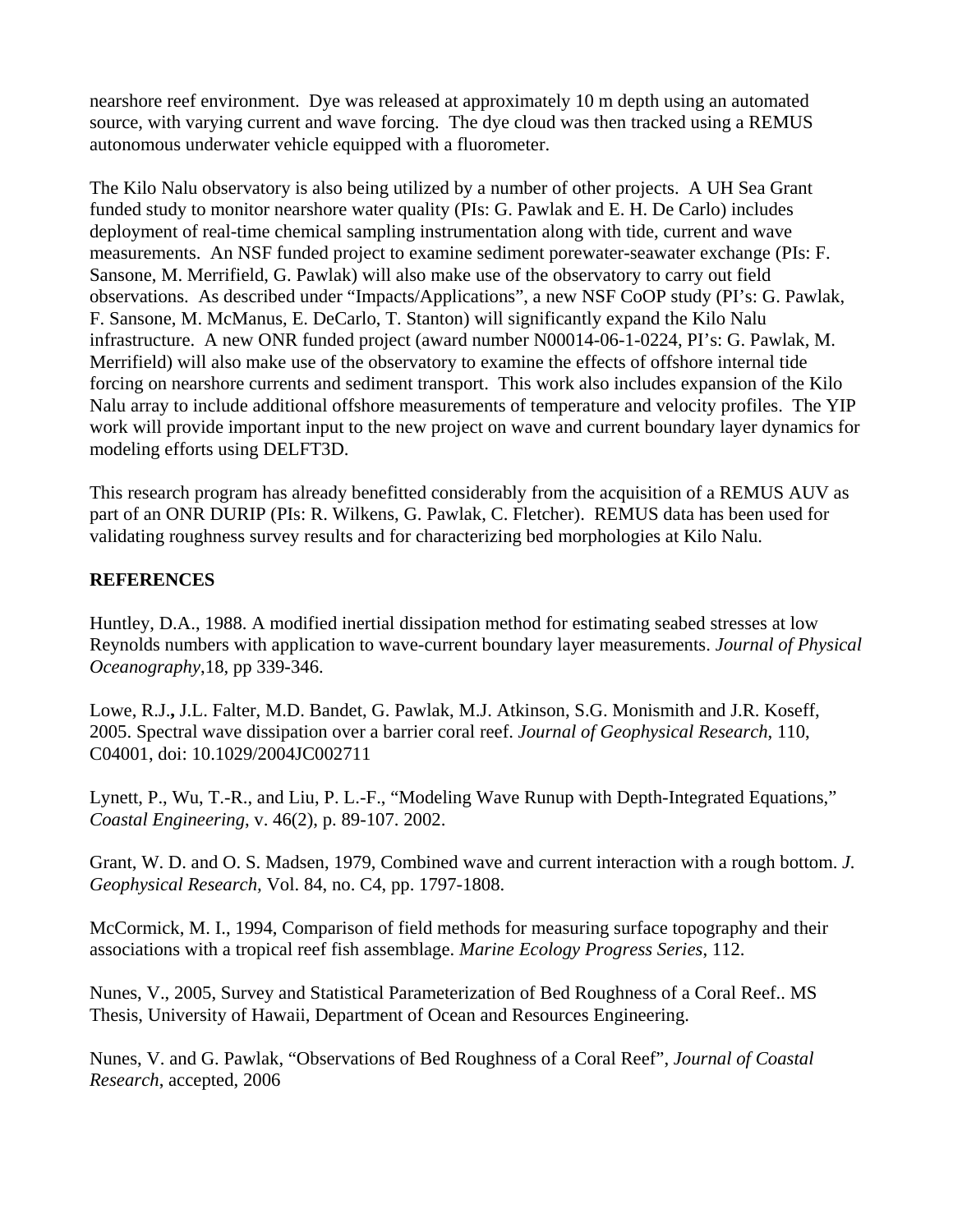Pawlak, G. and P. MacCready, "Oscillatory Flow across an Irregular Boundary", *Journal of Geophysical Research*, Vol. 107, C5, May, 2002

Trembanis A.C. , L.D. Wright, C.T. Friedrichs, M.O. Green, T. Hume, 2004, The effects of spatially complex inner shelf roughness on boundary layer turbulence and current and wave friction:Tairua embayment, New Zealand. *Continental Shelf Research*, 24, 1549-1571.

## **PUBLICATIONS**

Lowe, R.J., J.L. Falter, M.D. Bandet, G. Pawlak, M.J. Atkinson, S.G. Monismith and J.R. Koseff, 2005. Spectral wave dissipation over a barrier coral reef. *Journal of Geophysical Research*, 110, C04001, doi: 10.1029/2004JC002711

Nunes, V., 2005, Survey and Statistical Parameterization of Bed Roughness of a Coral Reef.. MS Thesis, University of Hawaii, Department of Ocean and Resources Engineering.

Nunes, V. and G. Pawlak, "Observations of Bed Roughness of a Coral Reef", *Journal of Coastal Research*, accepted, 2006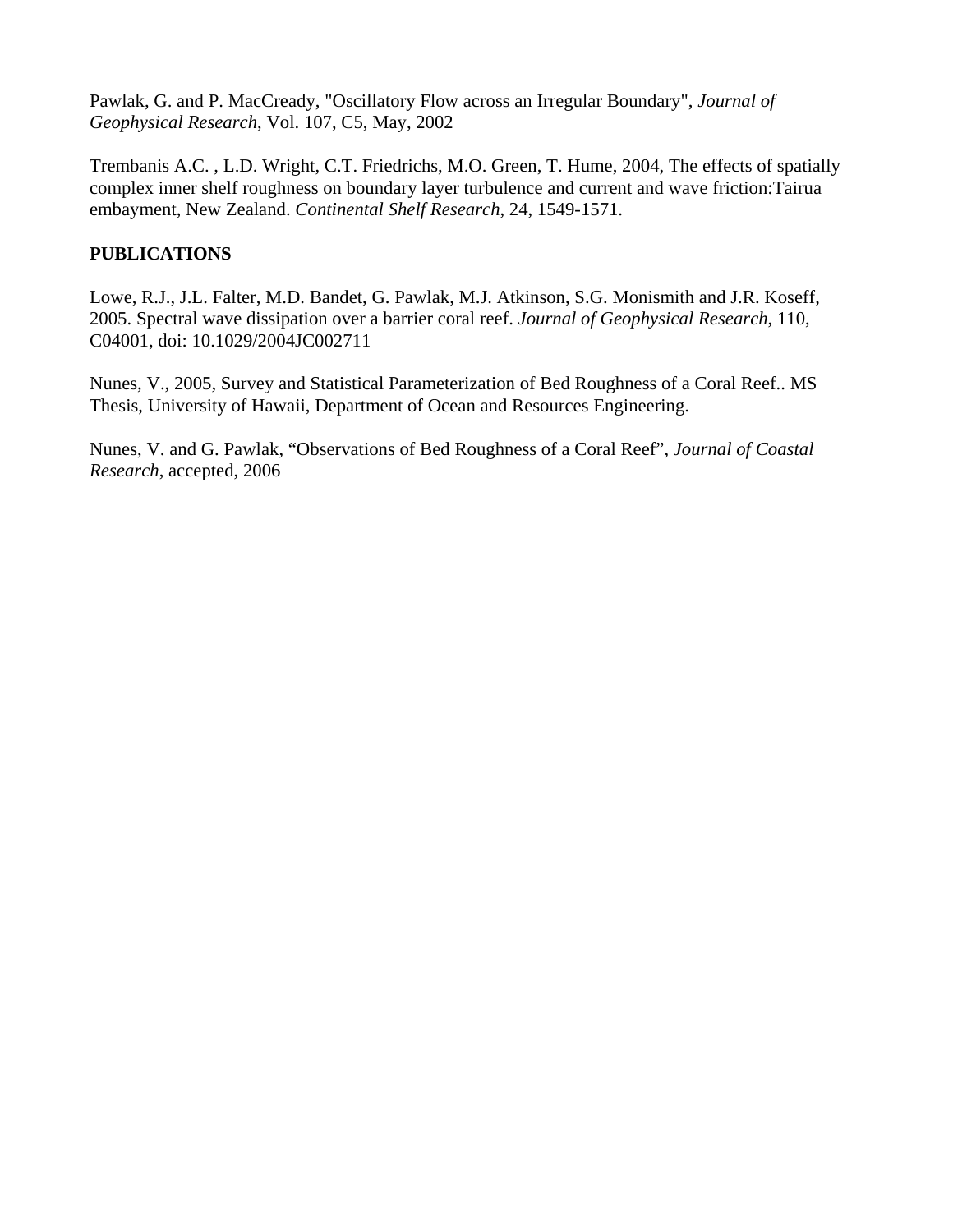

 *Figure 1: Rough Boundary Profiler (RBP). The automated profiler moves instrument packages along a 3 m track (yellow bars) allowing resolution of the near-bed spatial structure. A shore cable connection provides real-time data and power. The instrument array pictured includes BCDV and scanned laser altimetry system (Stanton, NPS) along with ADV and upward looking ADCP.*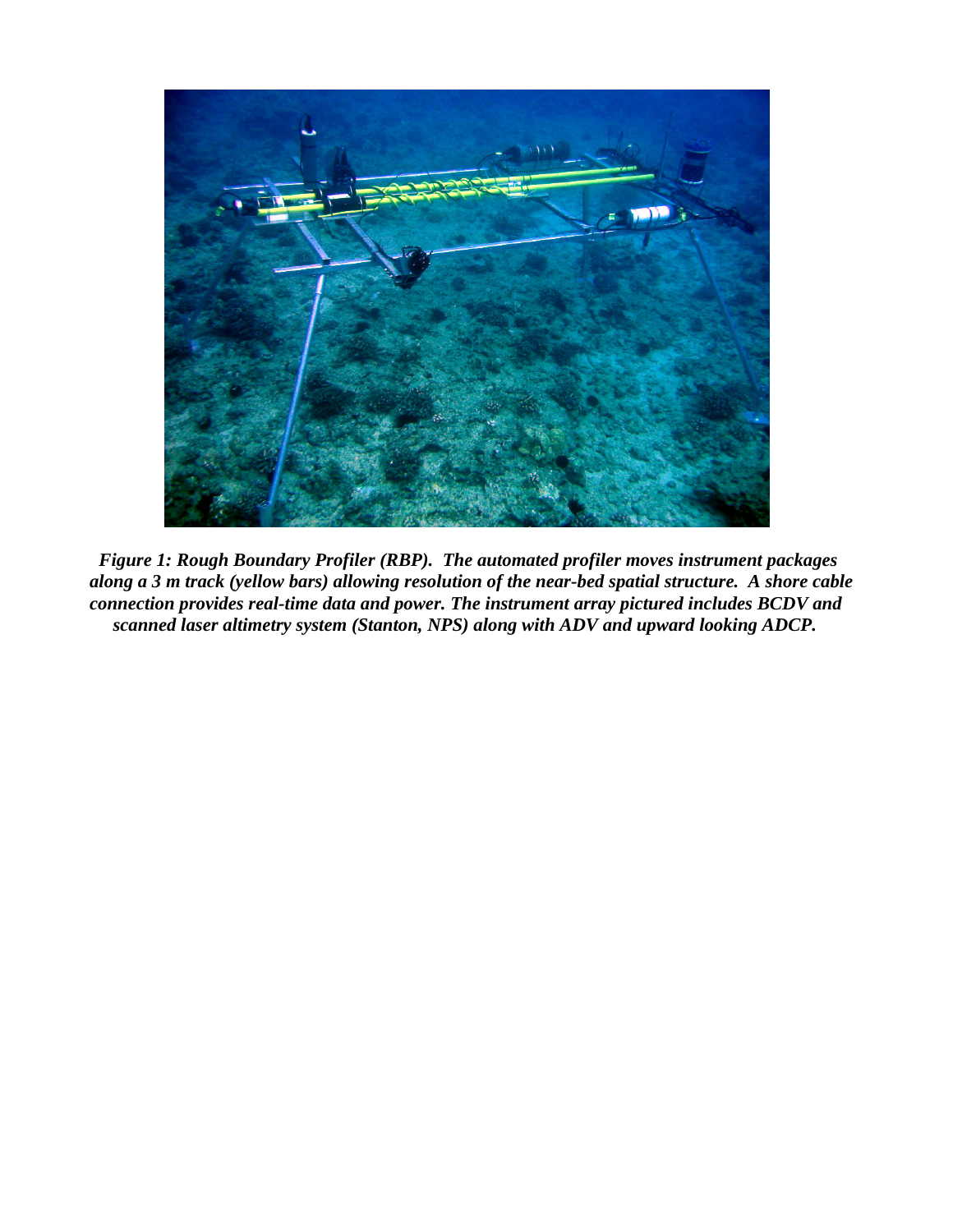

*Figure 2: Field observational array, July/Aug. 2004. Aerial view of Kakaako Waterfront Park and offshore reef region with SHOALS bathymetry overlaid (contours at 5m intervals). Instrument array for dye dispersal experiment included 3 ADCPs (P1,P2, P3), 3 Aquadopp single point current meters (C1, C2, C3), and an instrument frame with 3 ADV current meters (AF). Kilo Nalu cabled observational array is shown , including the RBP profiling platform (RBP, white circle), central node (N, green circle) and shore cable (yellow).*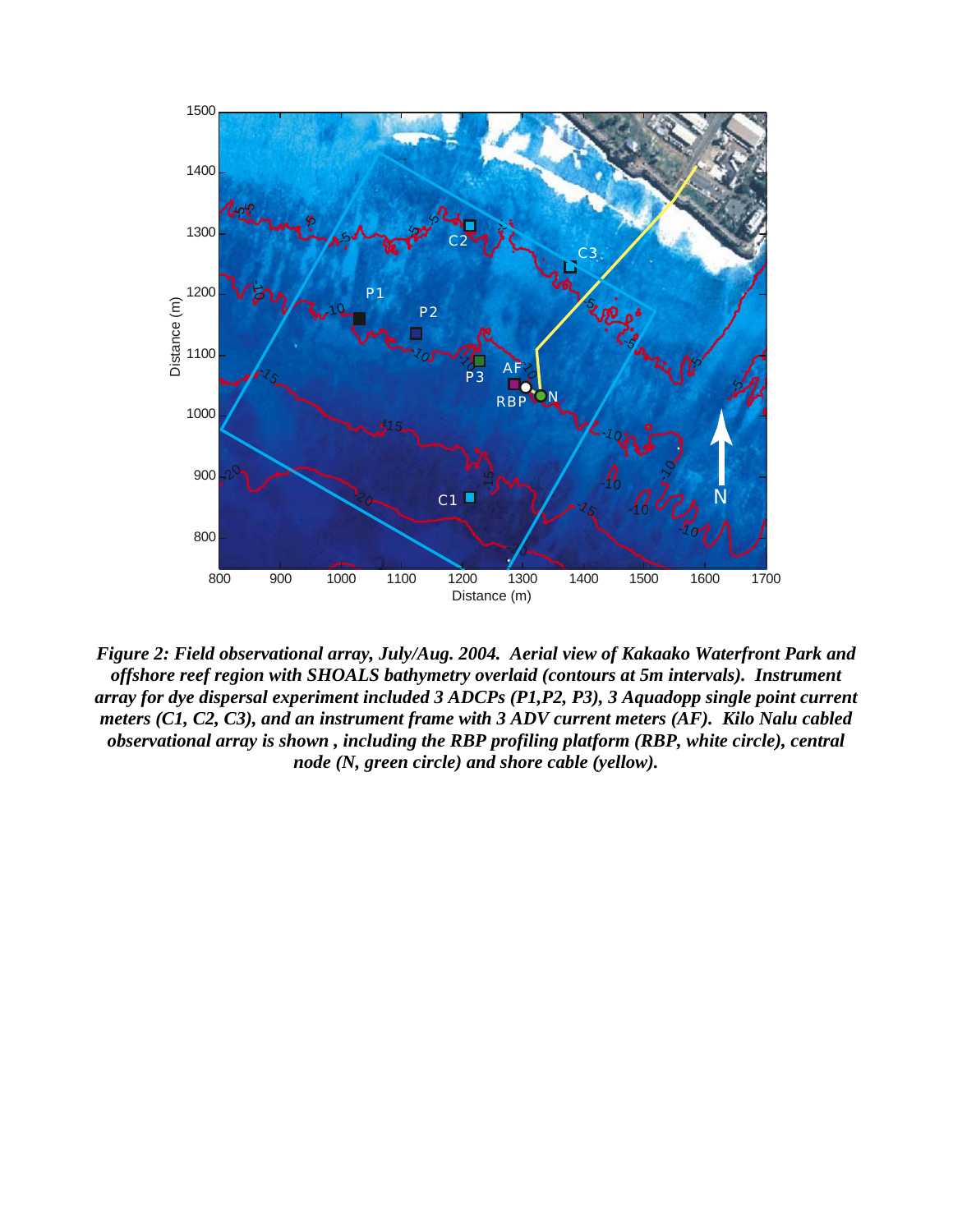

*Figure 3: Spectral roughness energy (expressed as RMS height in cm) for the 63-100 cm band from boat-based altimetry surveys. Boxes with insufficient data are shown with targets. Current scatter data from July 2004 experiment are overlaid. Sites AF, C1, C2 and C3 (see figure 2) show greater scatter since these are near-bed velocities. Bathymetry contours at 5m intervals are also shown.* 



*Figure 4: Current (left) and wave (right) friction factors as a function of current direction. Colors indicate measurement site (as shown in figure 2). Direction represents direction of mean east- or westward currents. Symbols indicate average value for given direction with lines representing standard deviation in measurements. Colored circles indicate overall average for each site. Note that the axes are rotated by 30 degrees to compare with figure 3.*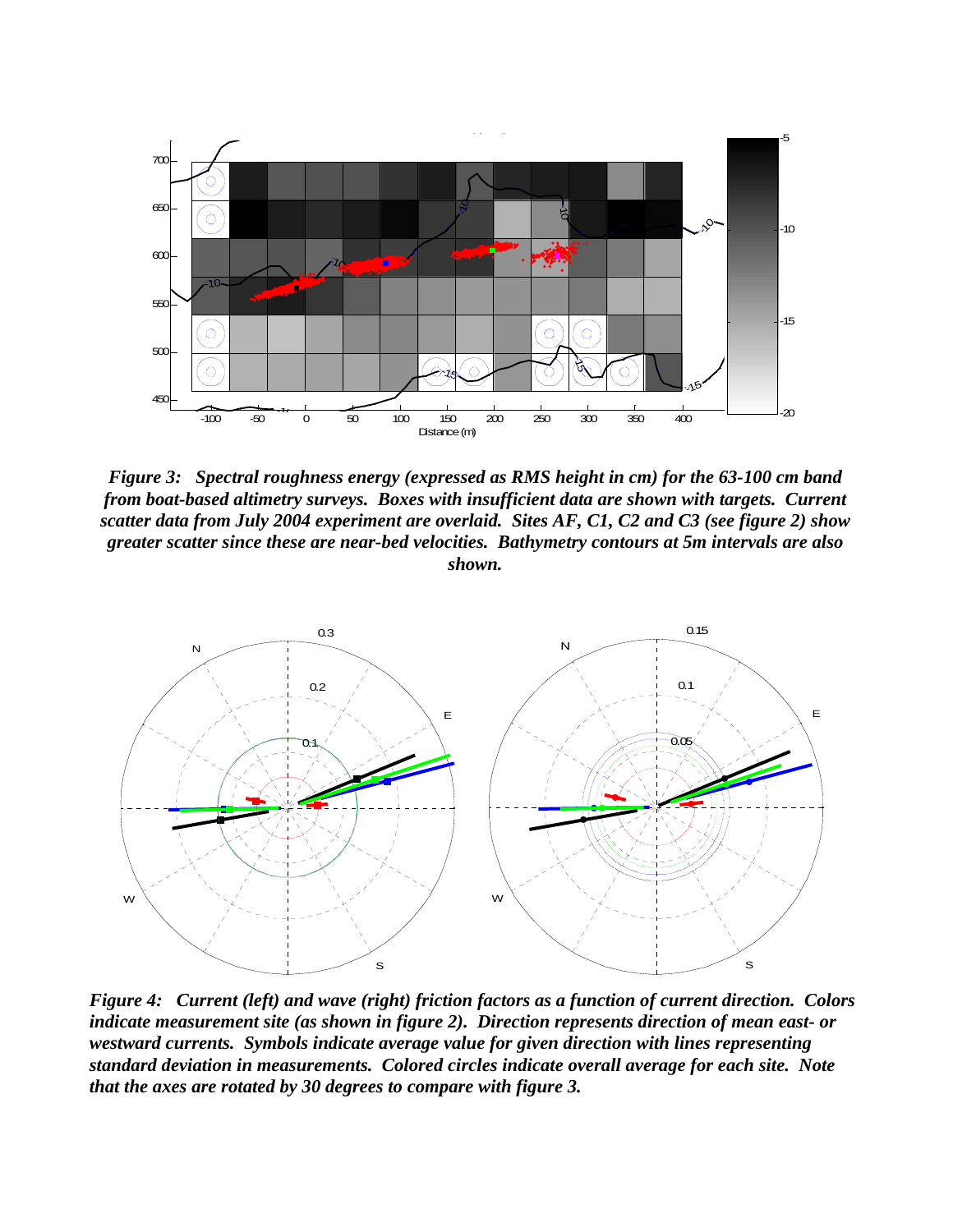

*Figure 5: Near-bed flow variability as inferred from 8/04 BCDV. BCDV-derived spectral energy is indicative of near-bed turbulence surrounding a coral head. Contours here indicate acoustic backscatter levels. Vertical axis is relative to instrument location. The horizontal axis indicates cross-shore position.*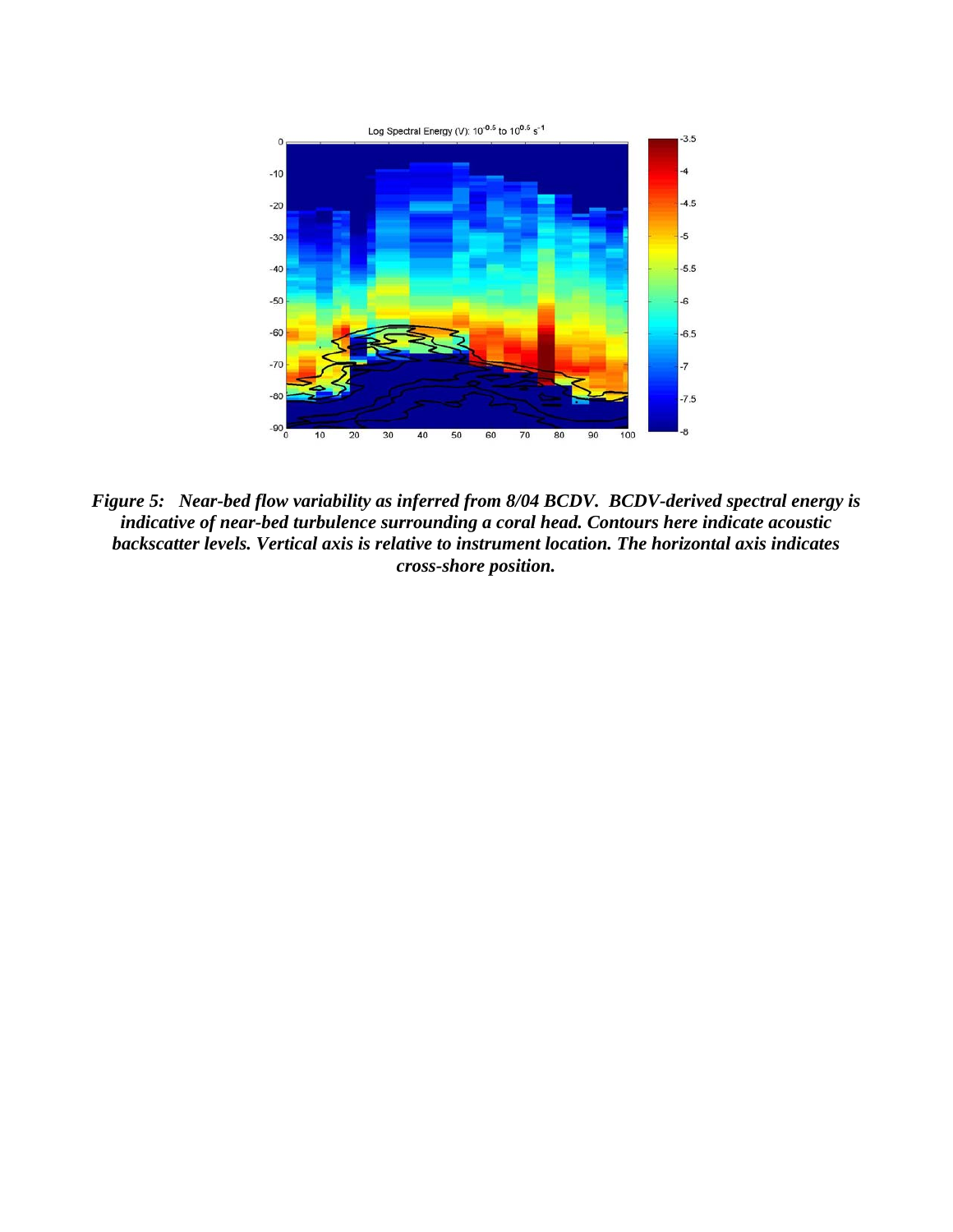

*Figure 6: Phase averaged velocity field data from September, 2004 RBP deployment. a) Phase averaged velocity amplitude, normalized by linear wave velocity. Contours indicate ADCP correlation magnitude highlighting the bottom location. b) Phase angle for semimajor ellipse highlighting phase lead near the bed. c) Phase averaged velocity field for zero downcrossing again highlighting phase lead along with flow turning in near-bed flow.*